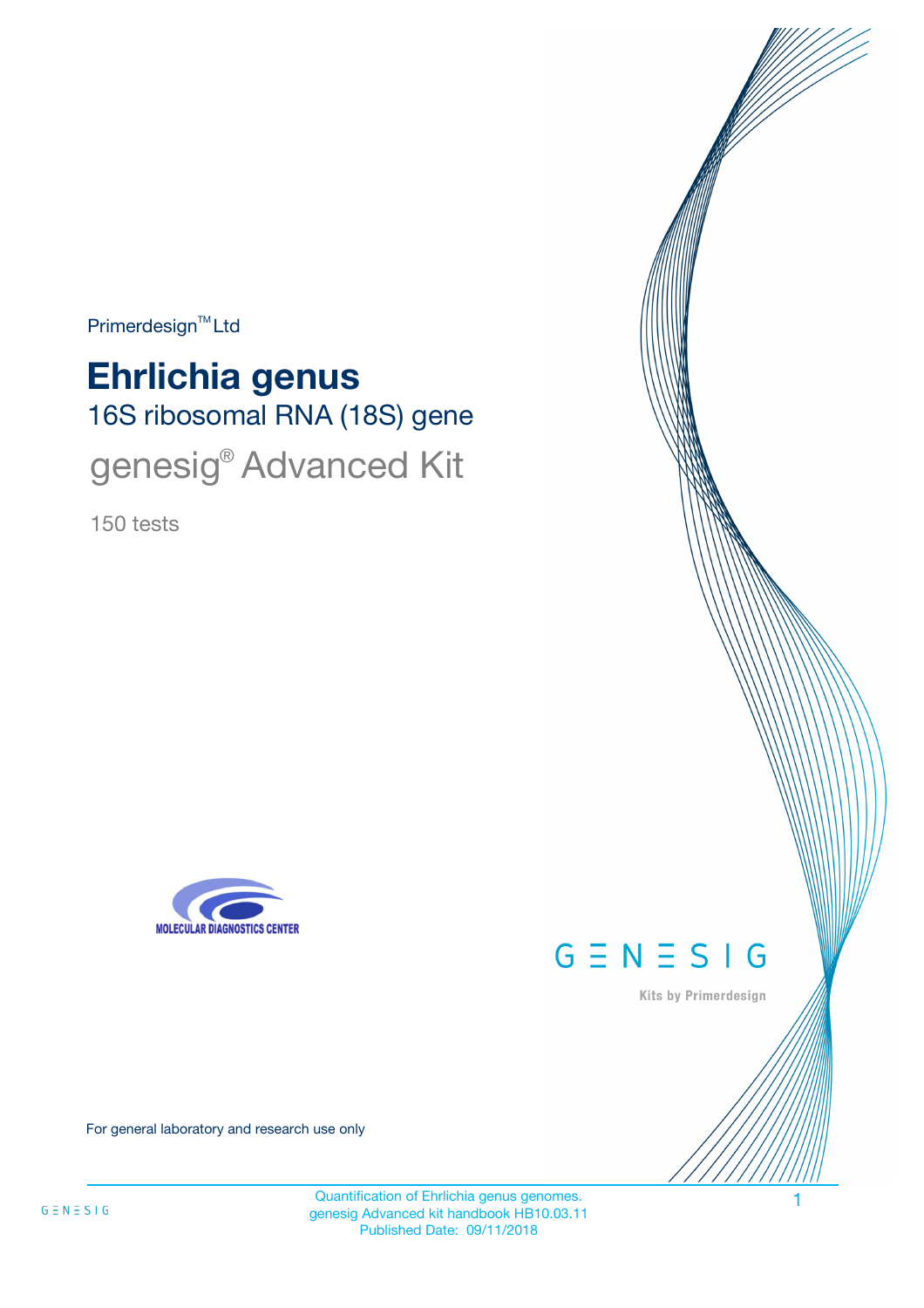## Introduction to Ehrlichia genus

Ehrlichia is a genus of small, Gram-negative, obligatory intracellular bacteria belonging to the Anaplasmataceae family. Ehrlichia genomes consist of a circular DNA chromosome of about 1.1 to 1.7Mb varying between species. Ehrlichia infection targets blood cells causing either Human granulocytic ehrlichiosis (HGE) or Human monocytic ehrlichiosis (HME) based on the type of blood cell infected.

Ehrlichiosis use ticks as vectors for infecting mammals with lone star tick-associated bacteria infecting monocytes and deer tick-associated bacteria infecting granulocytes. The bacteria attach to the host cell via an interaction between the bacterial 120-kD surface-exposed glycoprotein and the host-cell expressed E and L selectins, triggering receptor-mediated endocytosis. The bacteria survives in the leukocyte phagosome (called morula), where they divide by binary fission to produce microcolonies. The infected cell is destroyed by the morula, releasing bacteria to infect nearby cells.

Symptoms of HME and HGE include sudden fever, head and muscle aches and in some cases, a rash. In immunocompromised hosts, ehrlichiosis may be severe, manifesting as a Rocky Mountain spotted fever (RMSF)–like illness that may be fatal. Prevention is mainly avoiding exposure to ticks as there is no vaccine but Doxycycline is used in treatment after infection.

The genus Ehrlichia comprises the species E. canis, E. chaffeensis, E. ewingii, E. muris and E. ruminantium.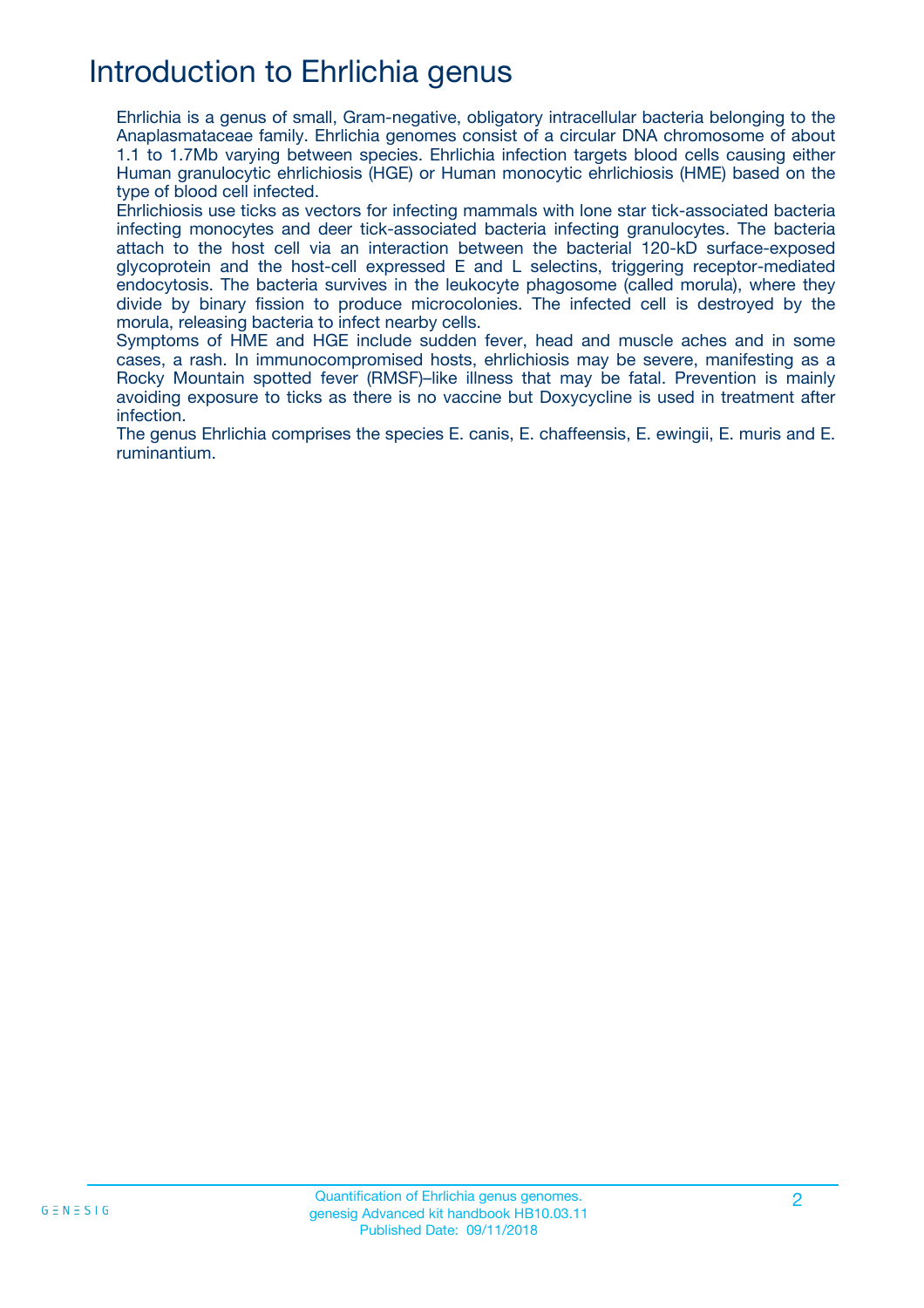## **Specificity**

The Primerdesign genesig Kit for Ehrlichia genus (Ehrlichia\_spp) genomes is designed for the in vitro quantification of Ehrlichia spp genomes. The kit is designed to have a broad detection profile. Specifically, the primers represent 100% homology with over 95% of the NCBI database reference sequences available at the time of design.

The dynamics of genetic variation means that new sequence information may become available after the initial design. Primerdesign periodically reviews the detection profiles of our kits and when required releases new versions.

If you require further information, or have a specific question about the detection profile of this kit then please send an e.mail to enquiry@primerdesign.co.uk and our bioinformatics team will answer your question.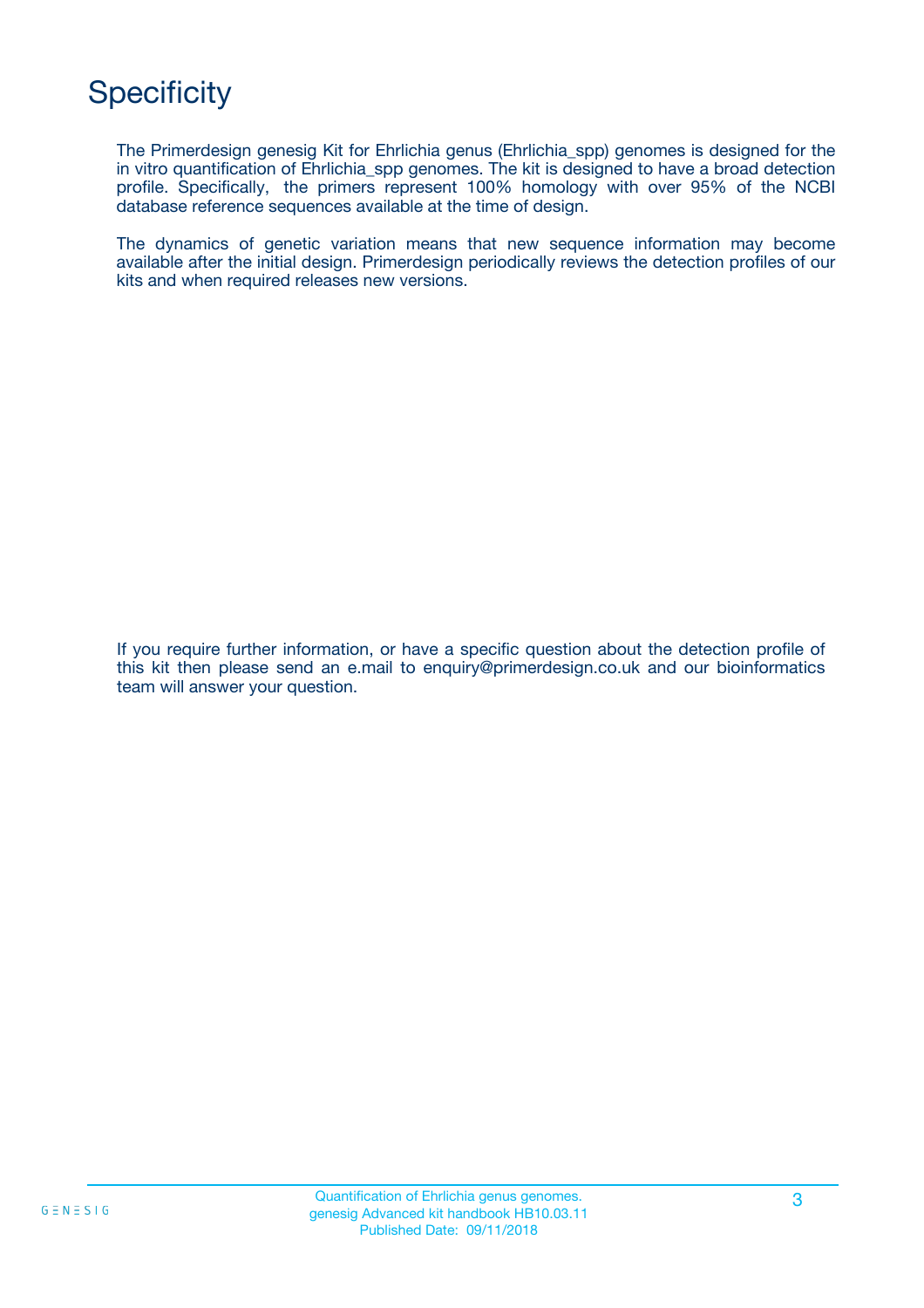## Kit contents

- **Ehrlichia\_spp specific primer/probe mix (150 reactions BROWN)** FAM labelled
- **Ehrlichia\_spp positive control template (for Standard curve RED)**
- **Internal extraction control primer/probe mix (150 reactions BROWN)** VIC labelled as standard
- **Internal extraction control DNA (150 reactions BLUE)**
- **Endogenous control primer/probe mix (150 reactions BROWN)** FAM labelled
- **RNase/DNase free water (WHITE)** for resuspension of primer/probe mixes
- **Template preparation buffer (YELLOW)** for resuspension of internal control template, positive control template and standard curve preparation

### Reagents and equipment to be supplied by the user

#### **Real-time PCR Instrument**

#### **Extraction kit**

This kit is recommended for use with genesig Easy DNA/RNA extraction kit. However, it is designed to work well with all processes that yield high quality RNA and DNA with minimal PCR inhibitors.

#### **oasig**TM **lyophilised or Precision**®**PLUS 2X qPCR Master Mix**

This kit is intended for use with oasig or PrecisionPLUS2X qPCR Master Mix.

**Pipettors and Tips**

**Vortex and centrifuge**

#### **Thin walled 1.5 ml PCR reaction tubes**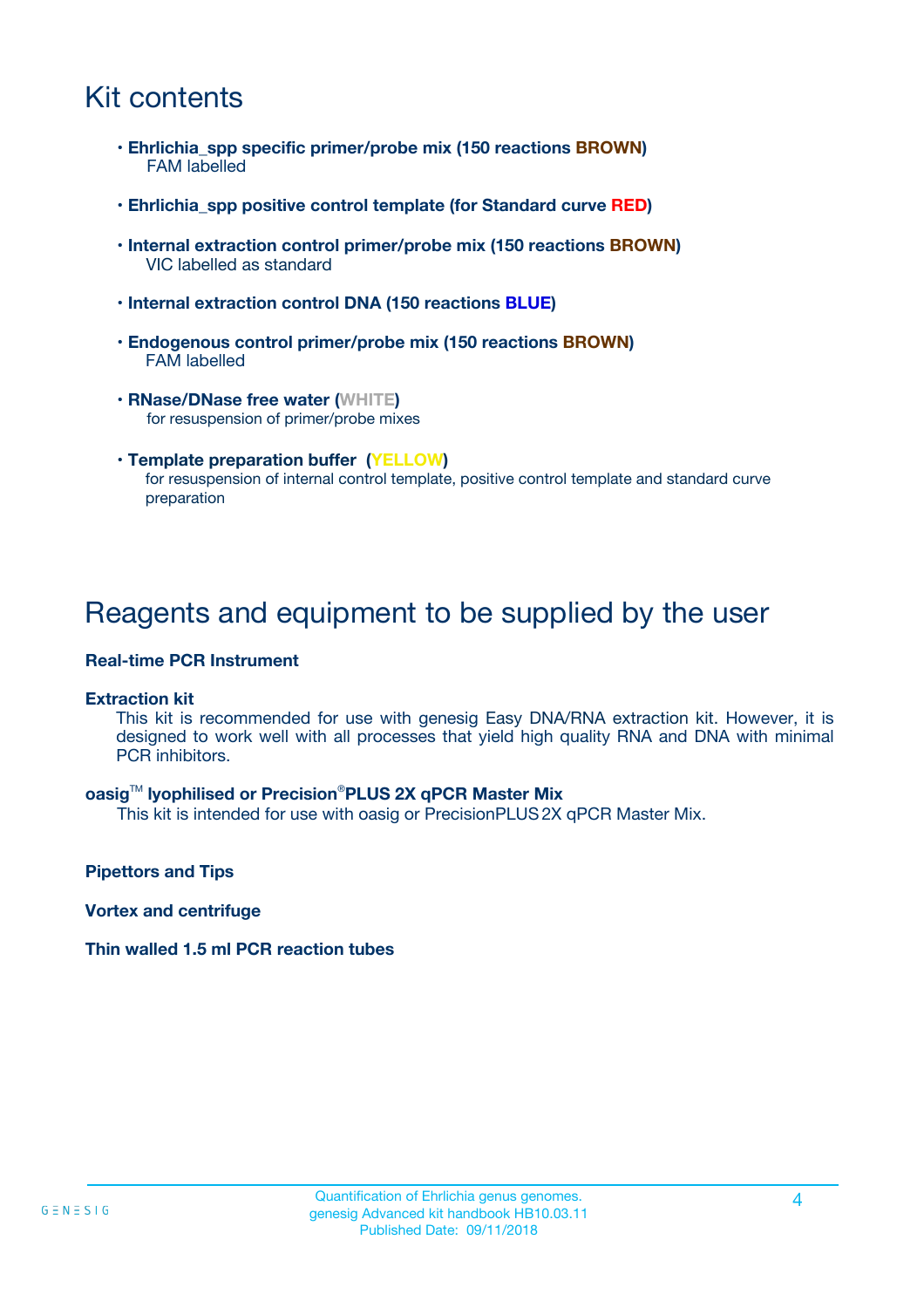### Kit storage and stability

This kit is stable at room temperature but should be stored at -20ºC on arrival. Once the lyophilised components have been resuspended they should not be exposed to temperatures above -20°C for longer than 30 minutes at a time and unnecessary repeated freeze/thawing should be avoided. The kit is stable for six months from the date of resuspension under these circumstances.

If a standard curve dilution series is prepared this can be stored frozen for an extended period. If you see any degradation in this serial dilution a fresh standard curve can be prepared from the positive control.

Primerdesign does not recommend using the kit after the expiry date stated on the pack.

### Suitable sample material

All kinds of sample material suited for PCR amplification can be used. Please ensure the samples are suitable in terms of purity, concentration, and DNA integrity (An internal PCR control is supplied to test for non specific PCR inhibitors). Always run at least one negative control with the samples. To prepare a negative-control, replace the template DNA sample with RNase/DNase free water.

### Dynamic range of test

Under optimal PCR conditions genesig Ehrlichia\_spp detection kits have very high priming efficiencies of >95% and can detect less than 100 copies of target template.

### Notices and disclaimers

This product is developed, designed and sold for research purposes only. It is not intended for human diagnostic or drug purposes or to be administered to humans unless clearly expressed for that purpose by the Food and Drug Administration in the USA or the appropriate regulatory authorities in the country of use. During the warranty period Primerdesign genesig detection kits allow precise and reproducible data recovery combined with excellent sensitivity. For data obtained by violation to the general GLP guidelines and the manufacturer's recommendations the right to claim under guarantee is expired. PCR is a proprietary technology covered by several US and foreign patents. These patents are owned by Roche Molecular Systems Inc. and have been sub-licensed by PE Corporation in certain fields. Depending on your specific application you may need a license from Roche or PE to practice PCR. Additional information on purchasing licenses to practice the PCR process may be obtained by contacting the Director of Licensing at Roche Molecular Systems, 1145 Atlantic Avenue, Alameda, CA 94501 or Applied Biosystems business group of the Applera Corporation, 850 Lincoln Centre Drive, Foster City, CA 94404. In addition, the 5' nuclease assay and other homogeneous amplification methods used in connection with the PCR process may be covered by U.S. Patents 5,210,015 and 5,487,972, owned by Roche Molecular Systems, Inc, and by U.S. Patent 5,538,848, owned by The Perkin-Elmer Corporation.

## Trademarks

Primerdesign™ is a trademark of Primerdesign Ltd.

genesig $^\circledR$  is a registered trademark of Primerdesign Ltd.

The PCR process is covered by US Patents 4,683,195, and 4,683,202 and foreign equivalents owned by Hoffmann-La Roche AG. BI, ABI PRISM® GeneAmp® and MicroAmp® are registered trademarks of the Applera Genomics (Applied Biosystems Corporation). BIOMEK® is a registered trademark of Beckman Instruments, Inc.; iCycler™ is a registered trademark of Bio-Rad Laboratories, Rotor-Gene is a trademark of Corbett Research. LightCycler™ is a registered trademark of the Idaho Technology Inc. GeneAmp®, TaqMan® and AmpliTaqGold® are registered trademarks of Roche Molecular Systems, Inc., The purchase of the Primerdesign™ reagents cannot be construed as an authorization or implicit license to practice PCR under any patents held by Hoffmann-LaRoche Inc.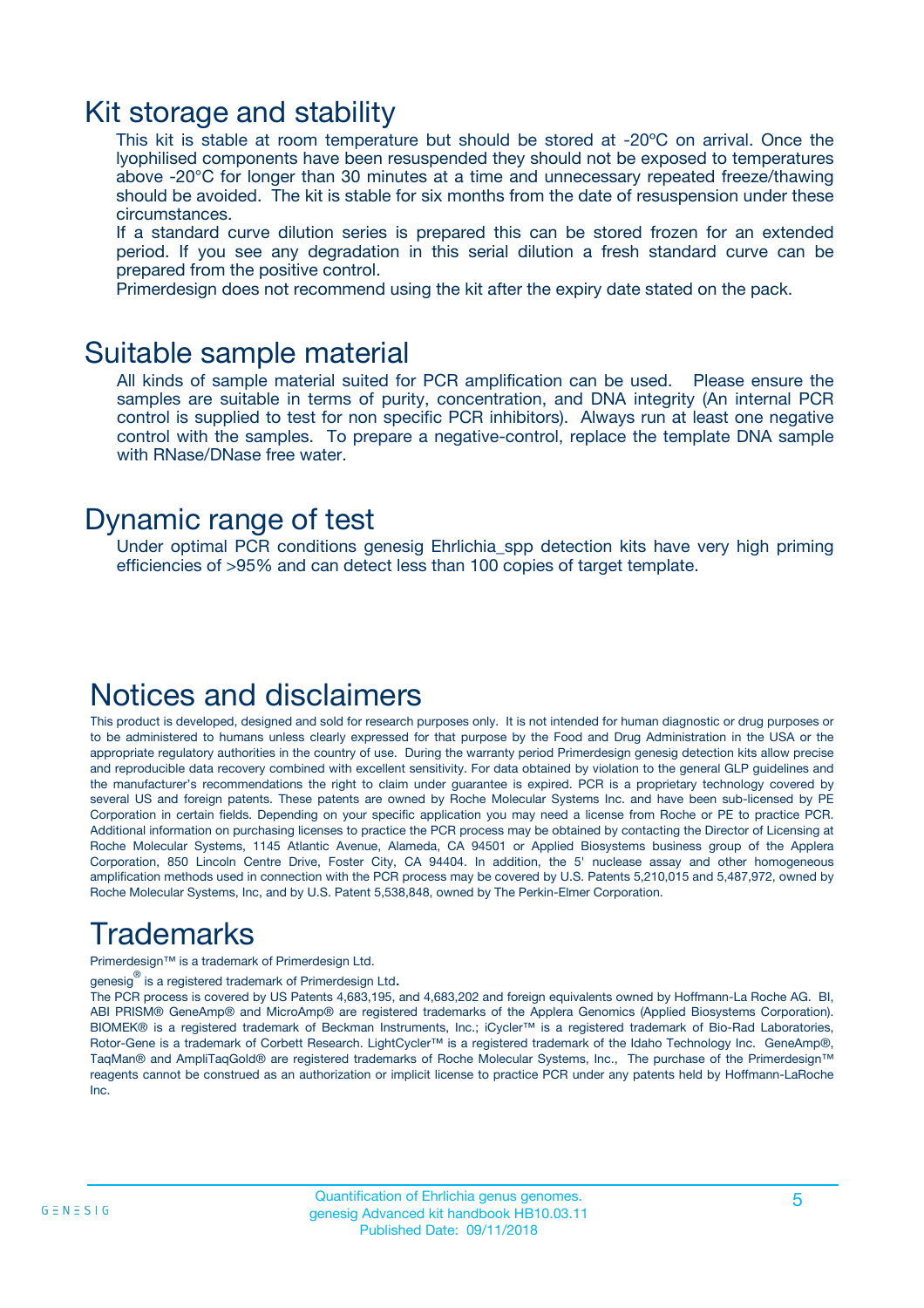### Principles of the test

#### **Real-time PCR**

A Ehrlichia spp specific primer and probe mix is provided and this can be detected through the FAM channel.

The primer and probe mix provided exploits the so-called TaqMan® principle. During PCR amplification, forward and reverse primers hybridize to the Ehrlichia\_spp DNA. A fluorogenic probe is included in the same reaction mixture which consists of a DNA probe labeled with a 5`-dye and a 3`-quencher. During PCR amplification, the probe is cleaved and the reporter dye and quencher are separated. The resulting increase in fluorescence can be detected on a range of qPCR platforms.

#### **Positive control**

For copy number determination and as a positive control for the PCR set up, the kit contains a positive control template. This can be used to generate a standard curve of Ehrlichia\_spp copy number / Cq value. Alternatively the positive control can be used at a single dilution where full quantitative analysis of the samples is not required. Each time the kit is used, at least one positive control reaction must be included in the run. A positive result indicates that the primers and probes for detecting the target Ehrlichia\_spp gene worked properly in that particular experimental scenario. If a negative result is obtained the test results are invalid and must be repeated. Care should be taken to ensure that the positive control does not contaminate any other kit component which would lead to false-positive results. This can be achieved by handling this component in a Post PCR environment. Care should also be taken to avoid cross-contamination of other samples when adding the positive control to the run. This can be avoided by sealing all other samples and negative controls before pipetting the positive control into the positive control well.

#### **Negative control**

To validate any positive findings a negative control reaction should be included every time the kit is used. For this reaction the RNase/DNase free water should be used instead of template. A negative result indicates that the reagents have not become contaminated while setting up the run.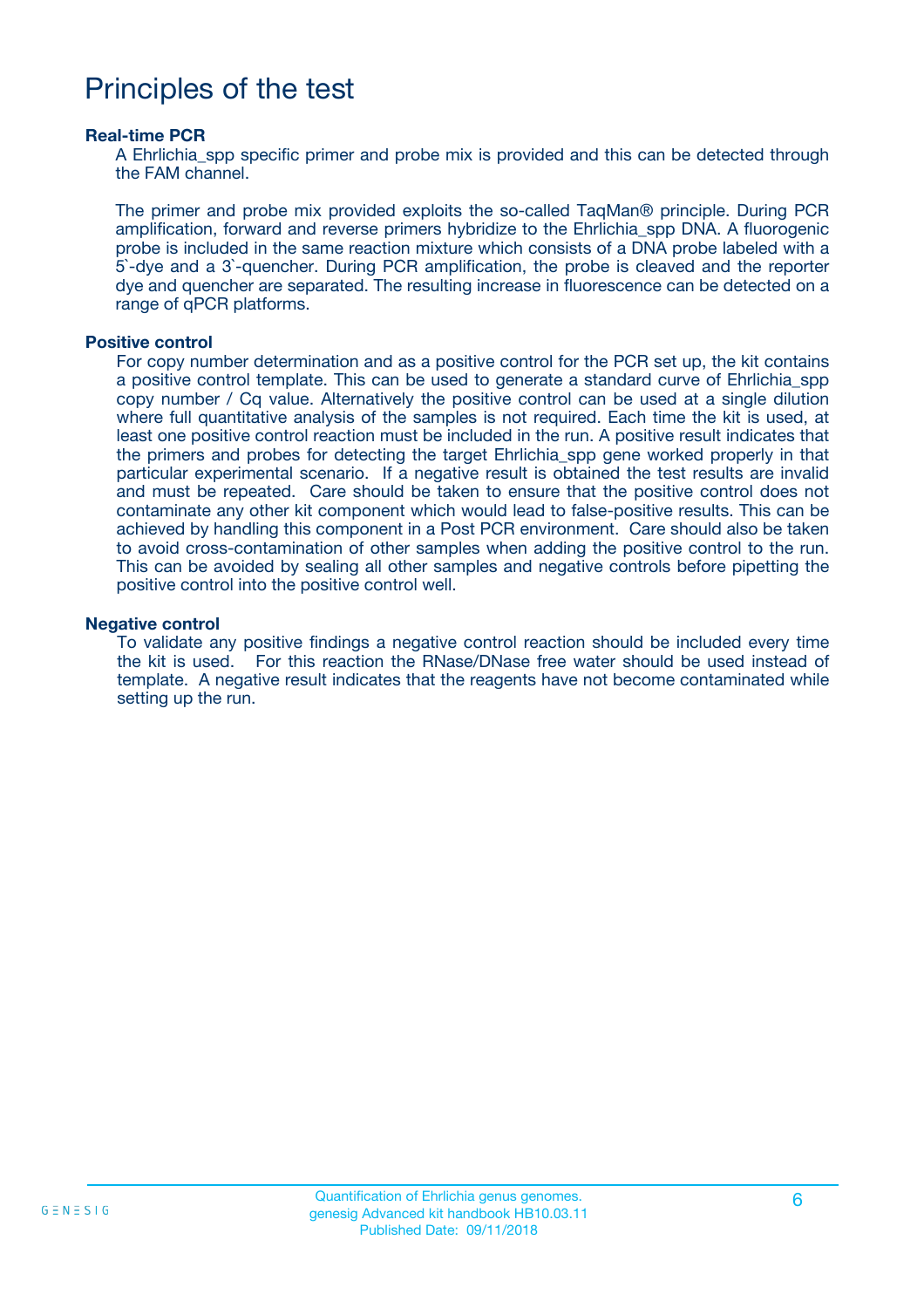#### **Internal DNA extraction control**

When performing DNA extraction, it is often advantageous to have an exogenous source of DNA template that is spiked into the lysis buffer. This control DNA is then co-purified with the sample DNA and can be detected as a positive control for the extraction process. Successful co-purification and qPCR for the control DNA also indicates that PCR inhibitors are not present at a high concentration.

A separate primer and probe mix are supplied with this kit to detect the exogenous DNA using qPCR. The primers are present at PCR limiting concentrations which allows multiplexing with the target sequence primers. Amplification of the control DNA does not interfere with detection of the Ehrlichia spp target DNA even when present at low copy number. The Internal control is detected through the VIC channel and gives a Cq value of 28+/-3.

#### **Endogenous control**

To confirm extraction of a valid biological template, a primer and probe mix is included to detect an endogenous gene. Detection of the endogenous control is through the FAM channel and it is NOT therefore possible to perform a multiplex with the Ehrlichia\_spp primers. A poor endogenous control signal may indicate that the sample did not contain sufficient biological material.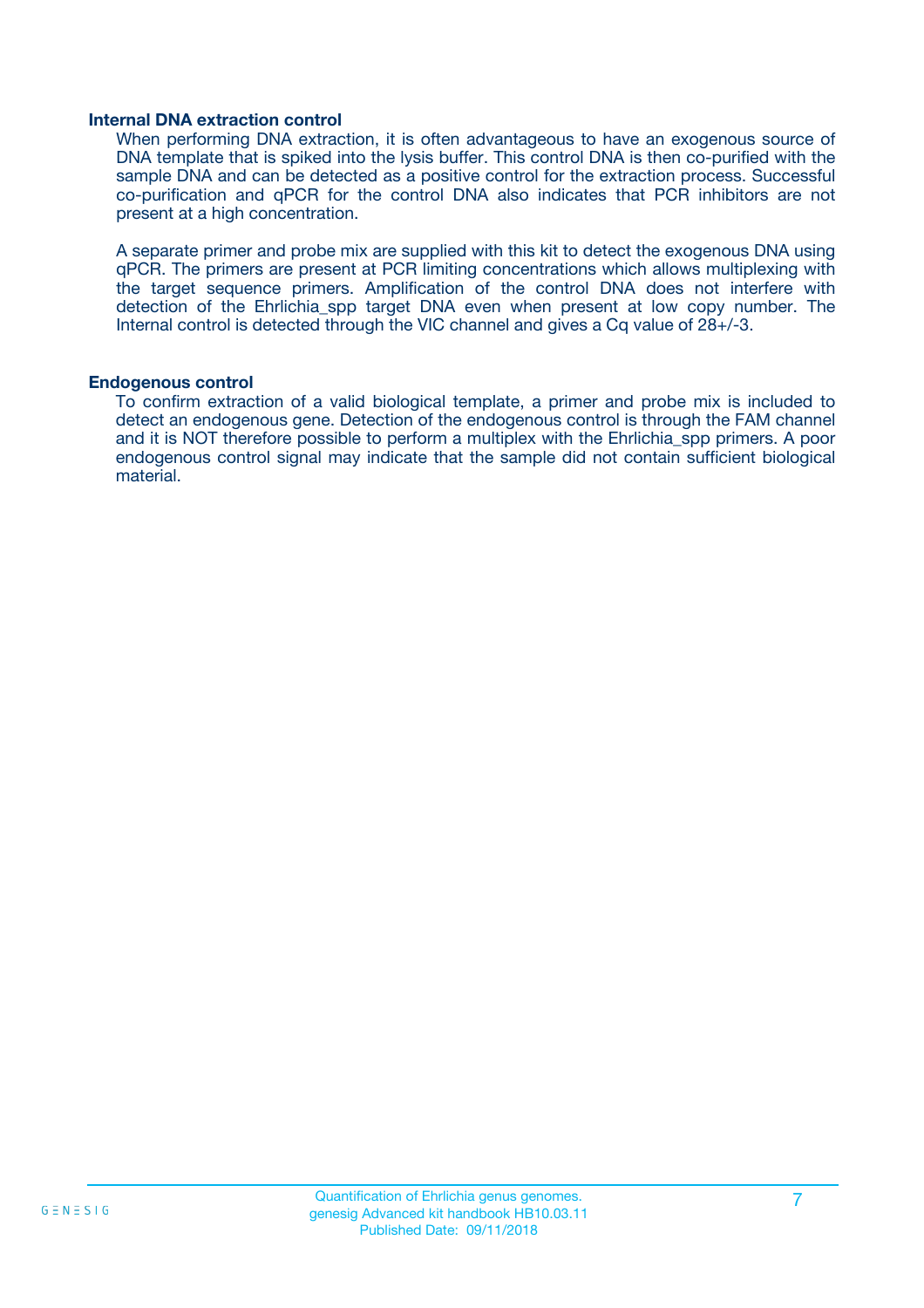### Resuspension protocol

To minimize the risk of contamination with foreign DNA, we recommend that all pipetting be performed in a PCR clean environment. Ideally this would be a designated PCR lab or PCR cabinet. Filter tips are recommended for all pipetting steps.

- **1. Pulse-spin each tube in a centrifuge before opening.** This will ensure lyophilised primer and probe mix is in the base of the tube and is not spilt upon opening the tube.
- **2. Resuspend the primer/probe mixes in the RNase/DNase free water supplied, according to the table below:**

To ensure complete resuspension, vortex each tube thoroughly.

| Component - resuspend in water                       |          |  |
|------------------------------------------------------|----------|--|
| <b>Pre-PCR pack</b>                                  |          |  |
| Ehrlichia_spp primer/probe mix (BROWN)               | $165$ µ  |  |
| Internal extraction control primer/probe mix (BROWN) | $165$ µl |  |
| Endogenous control primer/probe mix (BROWN)          | 165 µl   |  |

**3. Resuspend the internal control template and positive control template in the template preparation buffer supplied, according to the table below:** To ensure complete resuspension, vortex each tube thoroughly.

| Component - resuspend in template preparation buffer |  |  |  |
|------------------------------------------------------|--|--|--|
| <b>Pre-PCR heat-sealed foil</b>                      |  |  |  |
| Internal extraction control DNA (BLUE)               |  |  |  |
| <b>Post-PCR heat-sealed foil</b>                     |  |  |  |
| Ehrlichia spp Positive Control Template (RED) *      |  |  |  |

\* This component contains high copy number template and is a VERY significant contamination risk. It must be opened and handled in a separate laboratory environment, away from the other components.

### DNA extraction

The internal extraction control DNA can be added either to the DNA lysis/extraction buffer or to the DNA sample once it has been resuspended in lysis buffer.

**DO NOT add the internal extraction control DNA directly to the unprocessed biological sample as this will lead to degradation and a loss in signal.**

- **1. Add 4µl of the Internal extraction control DNA (BLUE) to each sample in DNA lysis/extraction buffer per sample.**
- **2. Complete DNA extraction according to the manufacturers protocols.**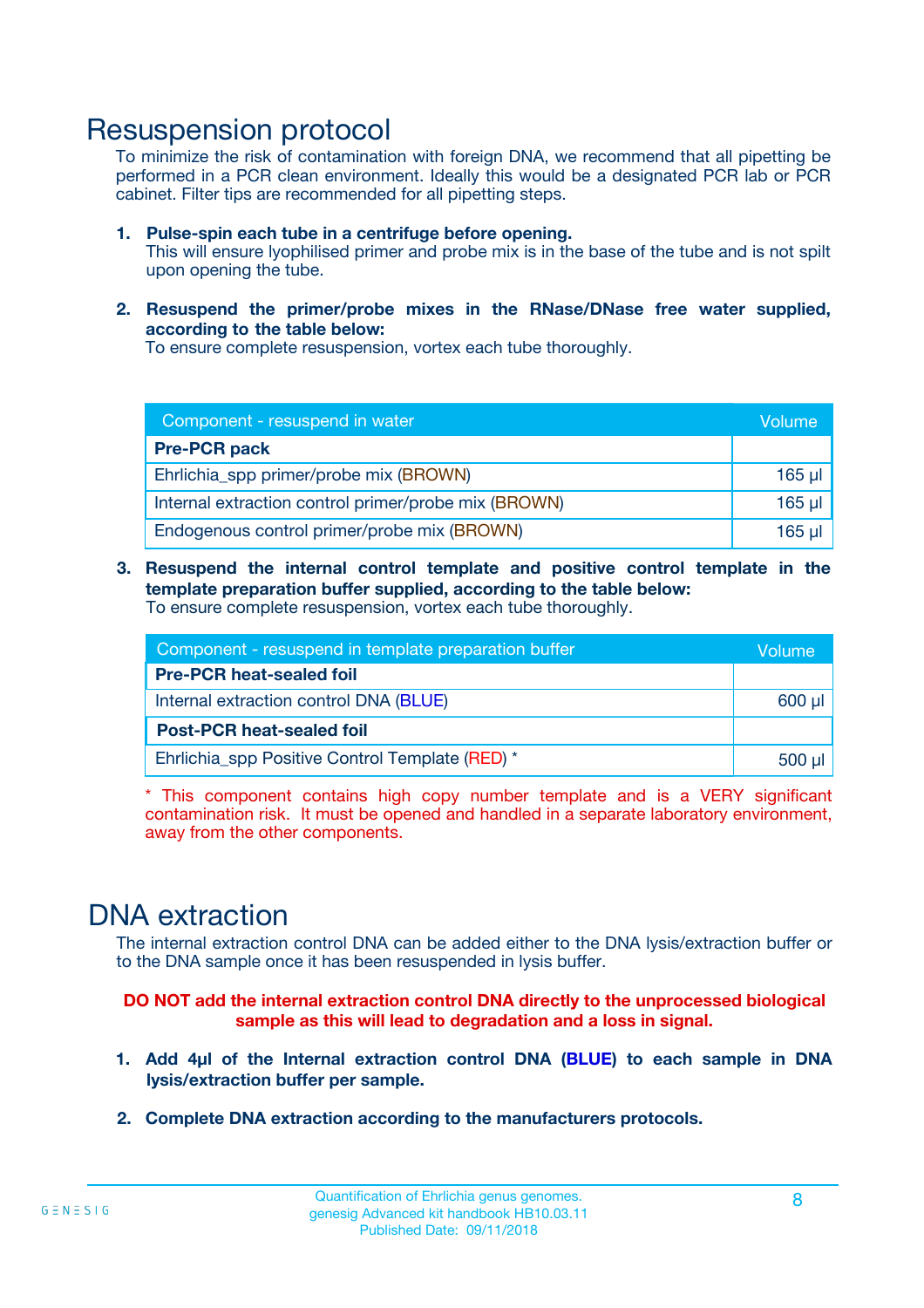## qPCR detection protocol

**1. For each DNA sample prepare a reaction mix according to the table below:** Include sufficient reactions for positive and negative controls.

| Component                                            | Volume   |
|------------------------------------------------------|----------|
| oasig or PrecisionPLUS 2X qPCR Master Mix            | 10 $\mu$ |
| Ehrlichia_spp primer/probe mix (BROWN)               | 1 µl     |
| Internal extraction control primer/probe mix (BROWN) | 1 µl     |
| <b>RNase/DNase free water (WHITE)</b>                | $3 \mu$  |
| <b>Final Volume</b>                                  | 15 µl    |

**2. For each DNA sample prepare an endogenous control reaction according to the table below (Optional):**

**This control reaction will provide useful information regarding the quality of the biological sample.**

| Component                                   | Volume   |
|---------------------------------------------|----------|
| oasig or PrecisionPLUS 2X qPCR Master Mix   | $10 \mu$ |
| Endogenous control primer/probe mix (BROWN) | 1 µI     |
| <b>RNase/DNase free water (WHITE)</b>       | $4 \mu$  |
| <b>Final Volume</b>                         | 15 µl    |

- **3. Pipette 15µl of each mix into individual wells according to your qPCR experimental plate set up.**
- **4. Prepare sample DNA templates for each of your samples.**
- **5. Pipette 5µl of DNA template into each well, according to your experimental plate set up.**

For negative control wells use 5µl of RNase/DNase free water. The final volume in each well is 20ul.

**6. If a standard curve is included for quantitative analysis, prepare a reaction mix according to the table below:**

| Component                                 | Volume  |
|-------------------------------------------|---------|
| oasig or PrecisionPLUS 2X qPCR Master Mix | 10 µl   |
| Ehrlichia_spp primer/probe mix (BROWN)    | 1 µI    |
| <b>RNase/DNase free water (WHITE)</b>     | $4 \mu$ |
| <b>Final Volume</b>                       | 15 µl   |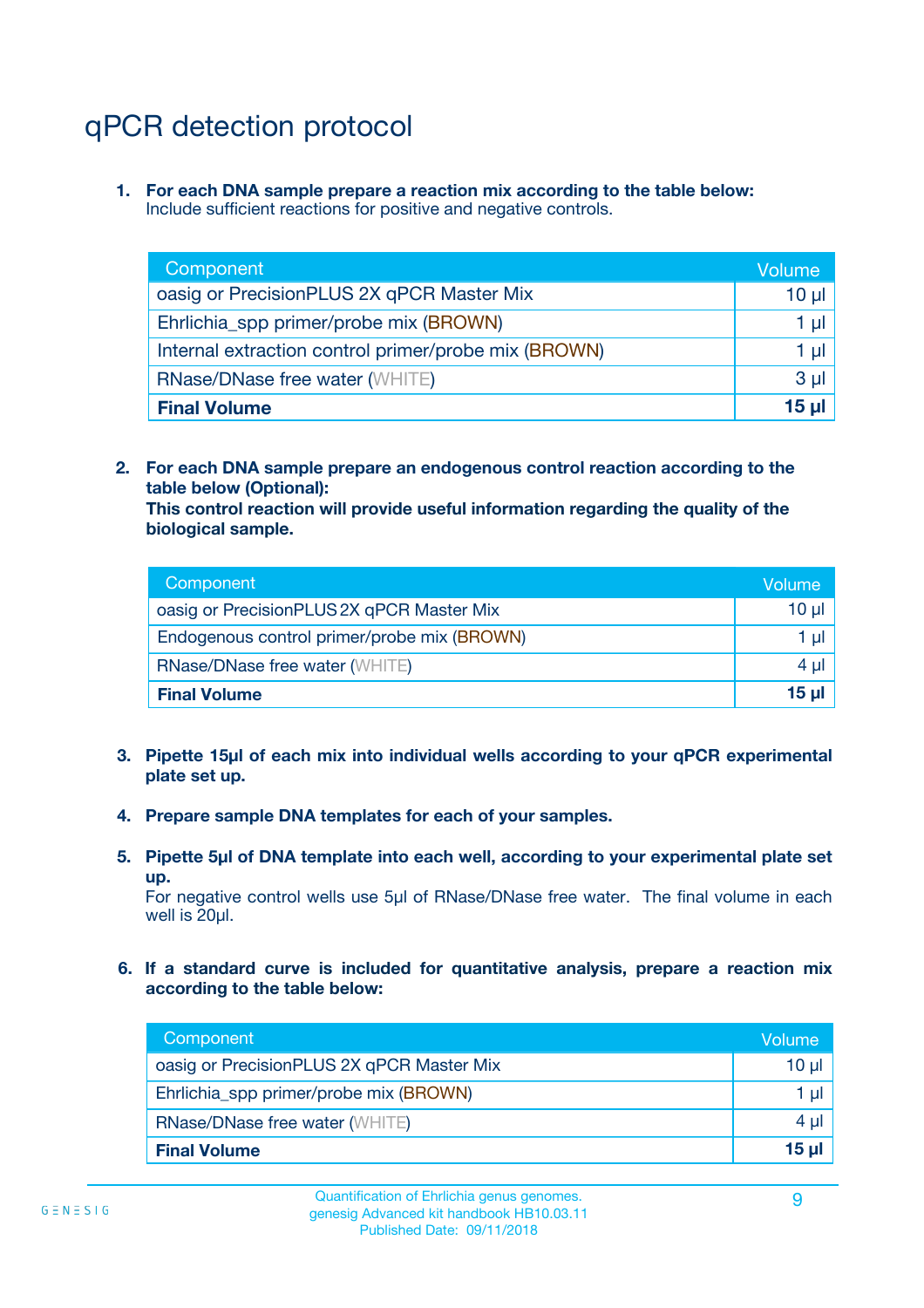#### **7. Preparation of standard curve dilution series.**

- 1) Pipette 90µl of template preparation buffer into 5 tubes and label 2-6
- 2) Pipette 10µl of Positive Control Template (RED) into tube 2
- 3) Vortex thoroughly
- 4) Change pipette tip and pipette 10µl from tube 2 into tube 3
- 5) Vortex thoroughly

Repeat steps 4 and 5 to complete the dilution series

| <b>Standard Curve</b>         | <b>Copy Number</b>     |
|-------------------------------|------------------------|
| Tube 1 Positive control (RED) | $2 \times 10^5$ per µl |
| Tube 2                        | $2 \times 10^4$ per µl |
| Tube 3                        | $2 \times 10^3$ per µl |
| Tube 4                        | $2 \times 10^2$ per µl |
| Tube 5                        | 20 per µl              |
| Tube 6                        | 2 per µl               |

**8. Pipette 5µl of standard template into each well for the standard curve according to your experimental plate set up.**

#### The final volume in each well is 20µl.

## qPCR amplification protocol

Amplification conditions using oasig or PrecisionPLUS 2X qPCR Master Mix.

|             | <b>Step</b>       | <b>Time</b>     | Temp    |
|-------------|-------------------|-----------------|---------|
|             | Enzyme activation | 2 min           | 95 °C   |
| Cycling x50 | Denaturation      | 10 <sub>s</sub> | 95 $°C$ |
|             | DATA COLLECTION * | 60 s            | 60 °C   |

\* Fluorogenic data should be collected during this step through the FAM and VIC channels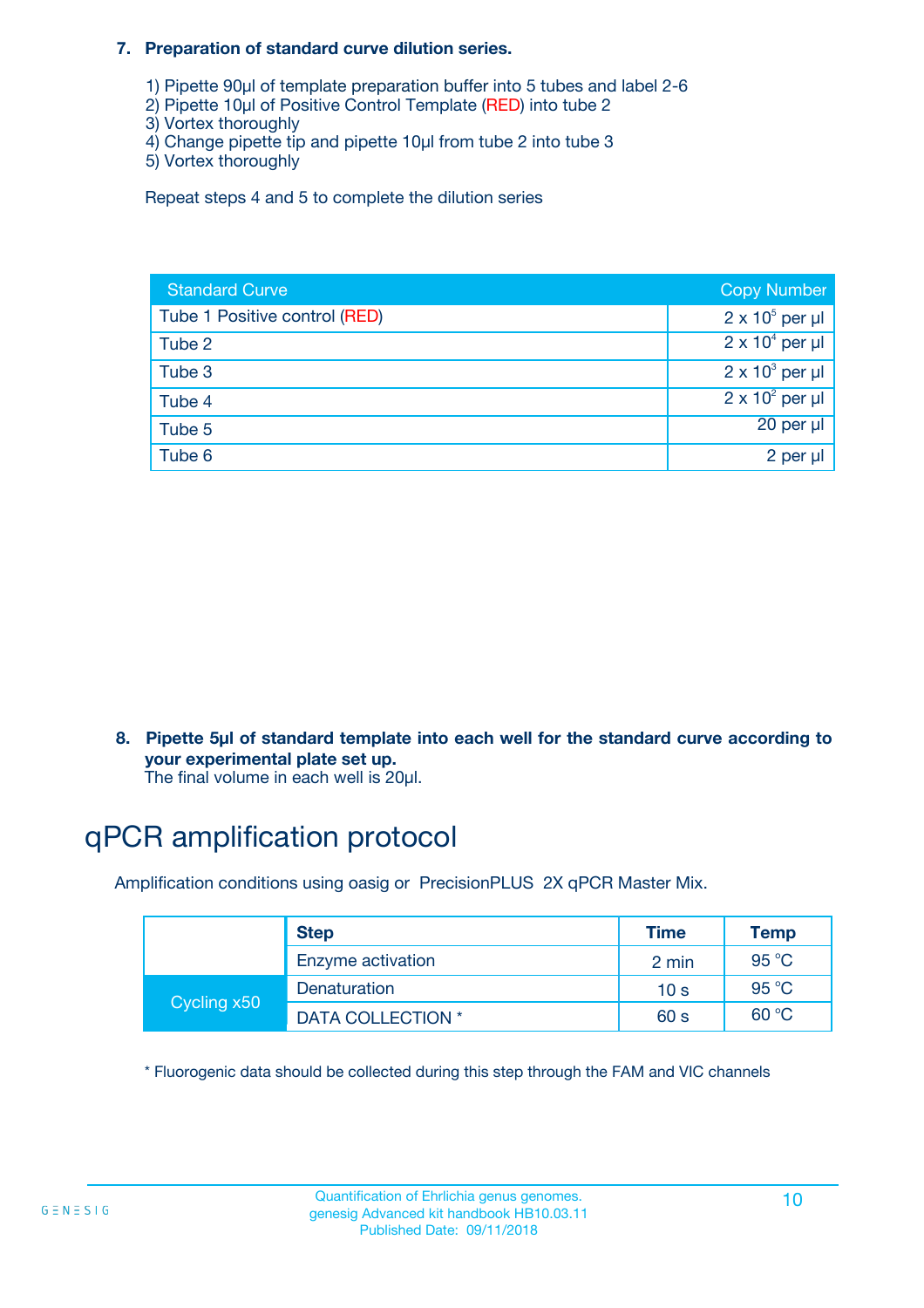## Interpretation of results

| <b>Target</b><br>(FAM) | <b>Internal</b><br>control<br>(NIC) | <b>Positive</b><br>control | <b>Negative</b><br>control | Interpretation                                                                                                  |
|------------------------|-------------------------------------|----------------------------|----------------------------|-----------------------------------------------------------------------------------------------------------------|
| $\leq 30$              | $+ 1 -$                             | ÷                          |                            | <b>POSITIVE QUANTITATIVE RESULT</b><br>calculate copy number                                                    |
| > 30                   | ٠                                   | ÷                          |                            | <b>POSITIVE QUANTITATIVE RESULT</b><br>calculate copy number                                                    |
| > 30                   |                                     | ÷                          |                            | <b>POSITIVE QUALITATIVE RESULT</b><br>do not report copy number as this<br>may be due to poor sample extraction |
|                        | ÷                                   | ÷                          |                            | <b>NEGATIVE RESULT</b>                                                                                          |
| $+ 1 -$                | $+ 1 -$                             | ÷                          | $\leq$ 35                  | <b>EXPERIMENT FAILED</b><br>due to test contamination                                                           |
| $+$ / -                | $+ 1 -$                             | ÷                          | > 35                       | $\star$                                                                                                         |
|                        |                                     | ÷                          |                            | <b>SAMPLE PREPARATION FAILED</b>                                                                                |
|                        |                                     |                            | $+$ /                      | <b>EXPERIMENT FAILED</b>                                                                                        |

Positive control template (**RED**) is expected to amplify between Cq 16 and 23. Failure to satisfy this quality control criterion is a strong indication that the experiment has been compromised.

\*Where the test sample is positive and the negative control is positive with a  $Ca > 35$ , the sample must be reinterpreted based on the relative signal strength of the two results:



If the sample amplifies  $> 5$  Cq earlier than the negative control then the sample should be reinterpreted (via the table above) with the negative control verified as negative.



If the sample amplifies  $< 5$  Cq earlier than the negative control then the positive sample result is invalidated and<br>the result should be determined  $the$  result should be inconclusive due to test contamination. The test for this sample should be repeated.